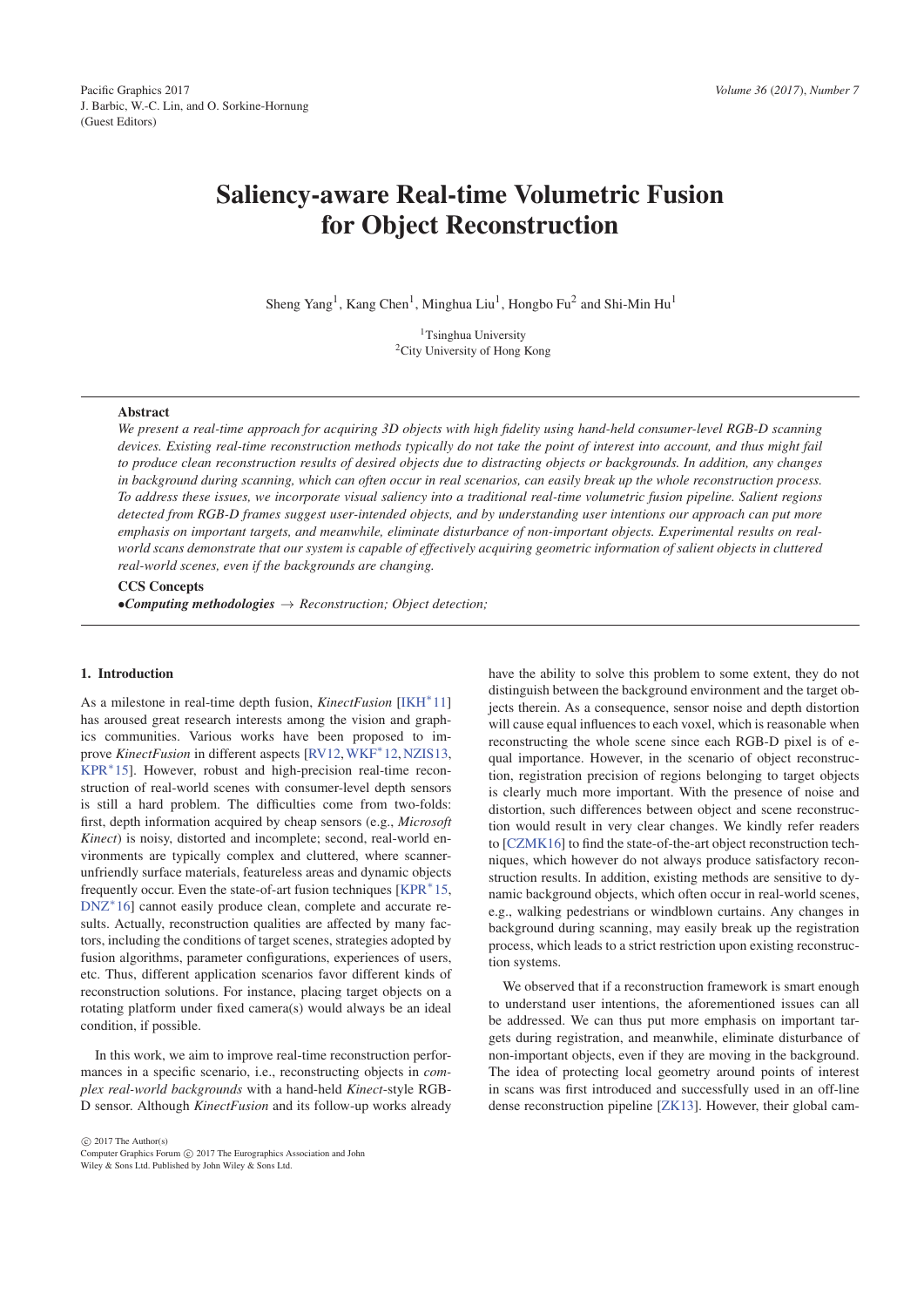era tracking algorithm for POI (point of interest) cannot be adapted to meet our real-time requirements. Thus, we resort to inferring user-intended objects by detecting visual saliences from RGB-D frames, which are then incorporated into a traditional real-time volumetric fusion pipeline. Experimental results on real-world scans demonstrate that our system is capable to effectively acquire detailed geometric information of salient objects in cluttered realworld scenes, and outperforms the status quo.

In summary, we present a real-time framework for acquiring 3D objects from complex real-world environments using hand-held consumer-level RGB-D scanning devices. Compared with existing works, our framework has several advantages: (i) geometric features of target objects are better preserved; (ii) users can conveniently tap to change target objects if multiple salient objects are present; (iii) tracking and registration will not be disturbed by changes in the background. To achieve them, we present a novel spatial-temporal visual saliency detection method and successfully incorporate visual saliency into real-time depth fusion.

### 2. Related Work

Our framework involves two key components: saliency detection and volumetric fusion. Thus, in this section, we give a brief review of the most related works in these two areas.

Saliency Detection. Visual saliency has long been a fundamental problem in neuroscience, psychology, and vision perception. Although there have not yet been consensus on how visual saliency should be defined and evaluated in the computer vision community, various saliency models have been proposed for different applications, for example, predicting human fixation or extracting salient regions [BCJL15]. In our framework, visual saliency is adopted as cues for identifying POI of users, and shares similar definition to the saliency recognized in image and video segmentation works [AEWS08,FXL17].

Classical saliency detection methods typically extract features at pixel level [CMH∗15] or super-pixel level [JWY∗13, QCB∗15], which are then propagated into spatially-coherent meaningful regions based on different kinds of saliency metrics [PLX∗14, GR-B16]. Image segmentation techniques like GrabCut [RKB04] are often used at the final stage to decide whether a region is salient or not [FPCC16]. For RGBD images, the depth channel is handled isolately [GRB16], or used for extracting additonal features for comparison [PLX<sup>\*</sup>14]. Recent deep learning methods have also addressed the problem [KWW16, HCH<sup>∗</sup>16] but relatively heavy (cost hundreds of milliseconds per frame) for real-time applications. Spatio-temporal coherence has also been addressed when determining salient regions in video sequences [FWLF14, KKSK15, ZLR∗13], where optical flow is incorporated in these methods for motion estimation. However, their methods are not suitable for identifying foreground objects of interests or determining which one is more important when multiple foreground objects exist. In fact, such methods require high-quality RGB sensors and good lighting conditions, while extra depth information from sensors used in our scenario offers stronger cues about focus and motions of objects than traditional 2D flow estimation. To the best of our knowledge, none of the previous video saliency detection methods have coupled depth fusion to consider such coherence in 3D space.

In our framework, saliency detection serves a very specific purpose, i.e. real-time depth fusion, which makes our saliency detection component addressed different from those typically tackled in computer vision in three aspects: (i) input RGB-D streams are normally captured around a target which the user intends to reconstruct, and thus salient regions are much clearer and more recognizable (ii) salient objects in the scene are strictly static rigid bodies, (iii) salient model must be computed very quickly to achieve realtime depth fusion. Despite various saliency detection algorithms studied in computer vision, none of them suits our application scenario. Thus, we introduce a novel spatio-temporal visual saliency detection method by customizing a salient model for single-frame RGB-D images based on  $[PLX^*14]$ , and integrate it into the frameto-model registration process in the traditional depth fusion workflow. Experimental results have demonstrated that the proposed reconstruction-orientated saliency model and frame-to-model registration are mutually complementary in terms of precision.

Volumetric Fusion. Volumetric fusion is the most classic 3D reconstruction method studied in computer graphics [CL96]. Traditional volumetric fusion pipelines involve two key phases: tracking and integration, where ICP (Iterative Closest Point) [BM92] and SDF (Signed Distance Function) techniques are typically used in each phase respectively. In 2011, Iazadi et al. introduced *KinectFusion* [IKH∗11] which demonstrated that real-time volumetric fusion systems could be achieved with the parallel processing abilities of modern graphical hardwares. Ever since, real-time 3D reconstruction systems based-on low-end depth sensors have become a research hotspot [CLH16].

Many subsequent works aimed to improve *KinectFusion* from various aspects. *Moving Volume KinectFusion* [RV12] and *Kintinuous* [WKF<sup>∗</sup>12] eliminated the graphical memory limitation by straightforwardly shifting volumes maintained in memory according to camera trajectories. This idea was further extended by deploying better data structures and exploiting smarter memory-swapping strategies [NZIS13, KPR∗15], which successfully improved the efficiency of graphical memory usage and has become a prevalent choice in practical volumetric fusion systems. With improvements of RGB cameras equipped by low-end RGB-D scanners, visual correspondences estimated from color images have also been considered to improve local registration precision [KSC13, WKJ<sup>\*</sup>15] or to reduce drifting by loop-closure detection [CZK15,DNZ∗16]. Thanks to advances in graphical hardwares, these time-consuming mechanisms used to appear in non-real time SLAM systems can now be integrated into real-time applications. Our framework follows this trend, i.e. we incorporate visual saliency into the classic volumetric fusion pipeline. Specifically, our application poses two major demands which have rarely been addressed before: (i) preserving detailed geometric information for target objects; (ii) reducing disturbance from non-important backgrounds.

### 3. Methodology

Our framework consists of two interdependent modules. The saliency detection module (Sec. 3.1) estimates salient image regions based on features extracted from each RGB-D frame and spatio-temporal information maintained by the volumetric fusion module (Sec. 3.2), which iteratively registers and fuses each incom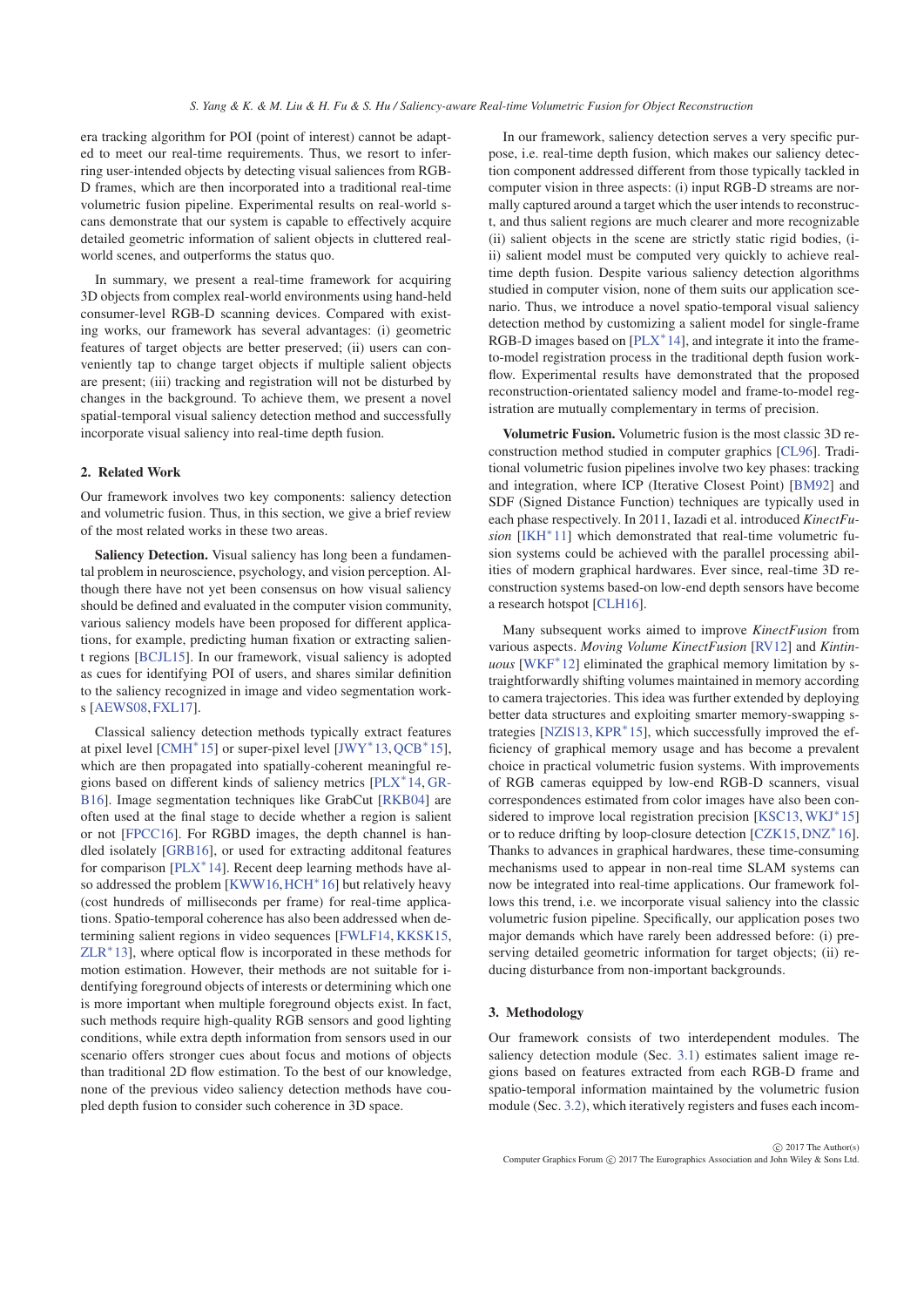*S. Yang & K. & M. Liu & H. Fu & S. Hu / Saliency-aware Real-time Volumetric Fusion for Object Reconstruction*



Figure 1: *Data flow in our framework.*

ing frame, with an aligned saliency map, into a global volumetric representation. Figure 1 illustrates the data flow in our framework. Before detailed discussions, we first give the mathematical notations as follows:

We define the space domain of an image as  $\Omega \subset \mathbb{N}^2$  and each input frame at time *t* consists a depth map  $\mathcal{D}_t : \Omega \to \mathbb{R}$  and an aligned color image  $C_t : \Omega \to \mathbb{N}^3$ . For each frame, we aim to estimate its saliency map  $S_t : \Omega \to \mathbb{R}$  and camera pose  $P_t$ , and fuse it into a maintained volumetric representation of reconstructed structures, which is defined as a set of voxels  $\kappa$  in a 3D space domain  $\Psi \subset \mathbb{N}^3$ . To incorporate saliency values into a volumetric fusion pipeline, we extend the traditional TSDF (truncated signed distance function) voxel stucture [IKH∗11] with a float field storing its saliency  $\kappa^{S}$ :  $\Psi \to \mathbb{R}$  (within [0,1]). The integration of saliency is carried out in a similar fashion to [IKH<sup>\*</sup>11], where each voxel  $v \in \Psi$  is updated with:

$$
\kappa_t^S(\nu) = \frac{\kappa_{t-1}^S(\nu) * \kappa_{t-1}^W(\nu) + S_t(p)}{\kappa_{t-1}^W(\nu) + 1},\tag{1}
$$

$$
\kappa_t^W(v) = \min(\kappa_{t-1}^W(v) + 1, \sigma_M),\tag{2}
$$

if *v* gets a corresponding pixel  $p \in \Omega$  through ray-casting [IKH<sup>\*</sup>11], we set  $\sigma_M = 64$  and the voxel size to 5mm in our implementation and enable voxel hashing for unbounded reconstruction. Specificially besides a typical ray-casting, we generate ray-casted maps  $S_{t-1}^{\Psi}$  and  $W_{t-1}^{\Psi}$  as a saliency and a weight map, respectively. As for other notes, the induced vertex map from  $\mathcal{D}_t$  is denoted as  $\mathcal{V}_t$ , and the ray-casted vertex map is denoted as  $\mathcal{V}_{t-1}^{\Psi}$ .

# 3.1. Saliency Detection

To implement a spatio-temporal video saliency with possible user interactions based on a previous image saliency method [PLX∗14], we additionally take saliency results from previous frames and add interaction related contrastive features and propagation strategies. In general, we adopt a bottom-up two-level saliency extractor considering current frame, previous frames, camera trajectory, and potential user interactions. Specifically, we compute saliency values

 $\odot$  2017 The Author(s) Computer Graphics Forum  $\odot$  2017 The Eurographics Association and John Wiley & Sons Ltd. for each super-pixel based on multi-contextual contrast (local, global, pseudo-background, and the optional focus contrast), which are later propagated into larger salient image regions. The whole procedure is parallelized and accelerated by GPU to ensure real-time performance.

Feature Extraction. For each incoming pair of RGB and depth frame at time *t*, we first extract super-pixels via a GPU-accelerated SLIC algorithm [ASS<sup>\*</sup>12] named gSLICr [RPR15] to construct nearly 200 super-pixels on each frame. Afterwards, we calculate the feature vector  $\mathbf{S}_u = [\mathbf{S}_u^c, \mathbf{S}_u^n, \mathbf{S}_u^l, \mathbf{S}_u^d, \mathbf{S}_u^r]^T$  for each super-pixel  $u \subset \Omega$ , where  $S_u^c$  represents the centroid,  $S_u^n$  the PCA normal of the points in the super-pixel,  $S_u^l$  the average color in CIE-Lab color space,  $S_u^a$ the average depth, and  $S'_u$  the number of pixels in  $u$ . All distance and location units are given in meters, and the three channels of CIE-Lab color are normalized in [0,1].

Low-level Saliency Value. At time *t*, our low-level saliency value  $S_{u_t}$  of each super-pixel  $u_t$  is defined as the multiplication of the following three terms:

$$
\mathbf{S}_{u_t}^L = C(\mathbf{S}_{u_t}) \times R(u_t, \mathcal{S}_{t-1}^{\Psi}) \times U(\mathbf{S}_{u_t}), \tag{3}
$$

where  $C(S_{u_t})$  is a weighted combination of local, global, and pseudo-background contrasts defined in [PLX∗14]. In our implementation, this term was calculated with the same parameter settings suggested in  $[PLX^*14]$ .

 $R(u_t, S_{t-1}^{\Psi})$  is the *weighted* average saliency value from a subset of all pixel-wise correspondences as  $\bigcup_{p_i \in u_t} (p_i^i, p_{t-1}^j)$ . In order to reduce the influence of dynamic regions or outliers, the weight  $x_i$ for each correspondence is calculated through their location as:

$$
\mathbf{x}_{i} = \exp\left(-\frac{\left\| \mathcal{V}_{t}(p_{t}^{i}) - \mathcal{V}_{t-1}^{\Psi}(p_{t-1}^{j}) \right\|^{2}}{\sigma_{X}^{2}}\right),\tag{4}
$$

where  $\sigma_X = 0.2$  in our implementation. In the frame-to-model registration spirit [IKH<sup>\*</sup>11], here we use the saliency map  $S_{t-1}^{\Psi}$  raycasted from fused volumetric data rather than directly adopt  $S_{t-1}$ , as  $S_{t-1}^{\Psi}$  contains the saliency information of all previous frames in order to coherently focus on the target. For the first frame,  $R(\cdot)$  is set to one.

 $U(\mathbf{S}_{u_t})$  depicts the influence of user-specified POI hints. Specifically, we construct a focus contextual set which consists of superpixels having its centroid  $S_{u_t}^c$  within the user-specified focal point  $\mathbf{F}_c$  and radius  $\mathbf{F}_r$ , and then follow [PLX<sup>\*</sup>14] to compute the feature contrast. If no specification has been given, our system will take the centroid of the super-pixels which get the highest saliency as F*c*, and the distance to the furthest pixels among those with saliency values higher than their average as  $\mathbf{F}_r$  for subsequent inputs.

Propagation. To remove outliers and obtain more meaningful salient image regions, we need to group super-pixels into larger regions. To further reduce effects from unconcerned areas through user hints based on the strategy from [PLX∗14], we similarly construct an undirected graph of super-pixels in  $C_t$  based on their adjacency in the image space, and to generate a set of salient seeds, each of which is then greedily propagated into a spanning tree. On account of speed, super-pixels with low-level saliency value  $S<sup>L</sup>$ greater than the average are all considered as seeds by default and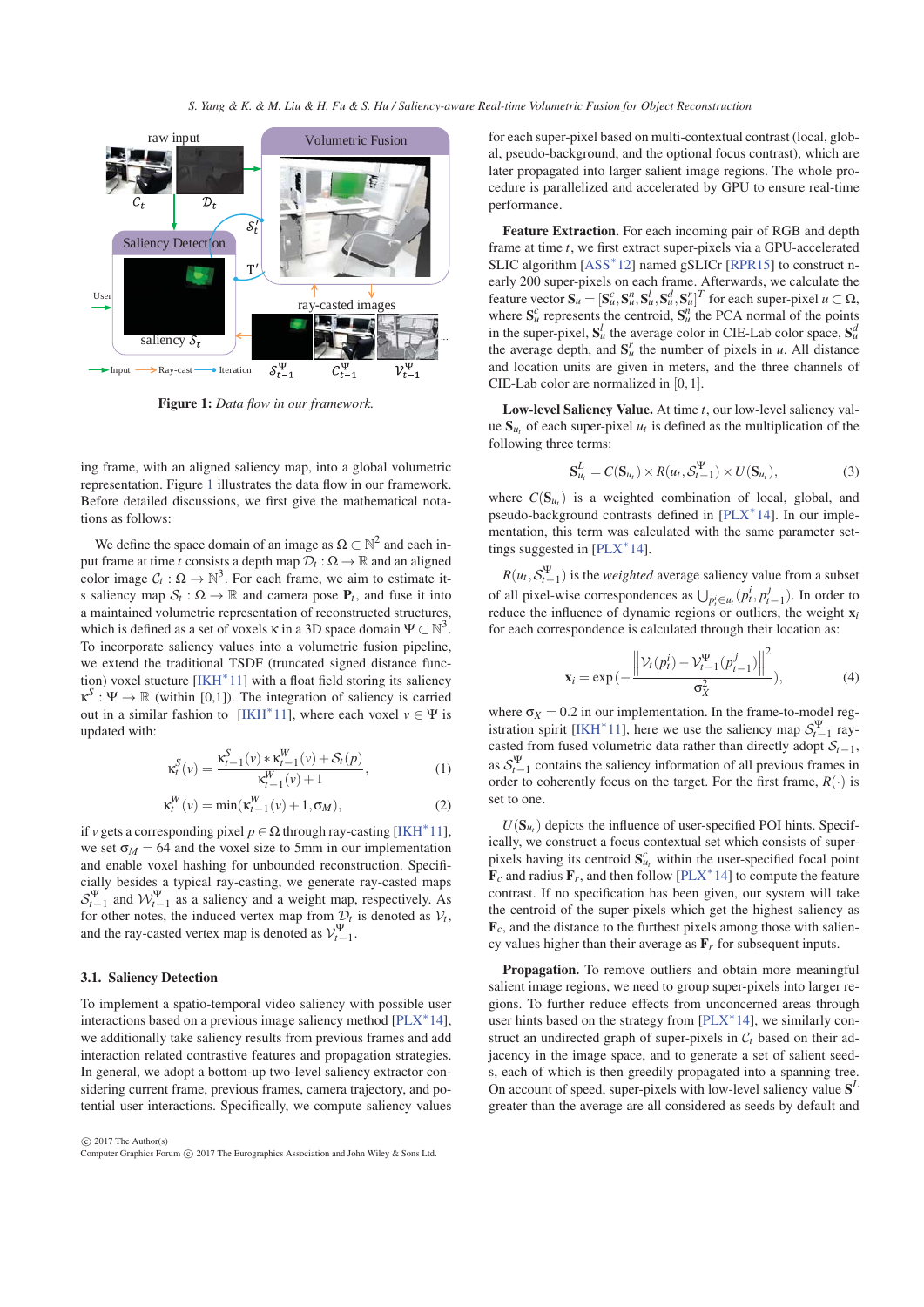the propagation of each seed is computed parallelly on GPU. However, if  $\mathbf{F}_c$  and  $\mathbf{F}_r$  have been specified, the following modifications would be adopted.

First, a super-pixel *u* with  $\|\mathbf{S}_{u}^{c} - \mathbf{F}_{c}\| < \mathbf{F}_{r}$  and its empirical weighting  $S_u^M$  above their average will be chosen as seeds, which is calculated as:

$$
\mathbf{S}_{u}^{M} = \exp\left(-\frac{\left\|\mathbf{S}_{u}^{c} - \mathbf{F}_{c}\right\|^{2}}{\mathbf{F}_{r}^{2}}\right) \times \mathbf{S}_{u}^{L}.
$$
 (5)

By multiplying this exponential term, we emphasize those seeds closer to the focal point for propagation, and also raise their saliency (see the comparison between  $S_u^L$  and  $S_u^M$  in Figure 2). Second, a



Figure 2: *Saliency at different levels. From left to right: user specification (red for focal point* F*c, spatial distance between red and yellow for radius* F*r), low-level, weighted low-level, and high-level saliency. Seeds are outlined with green borders. Since they are both the first frame of its video sequence,*  $S^L$ ,  $S^M$  *and*  $S^H$  *are all computed with*  $R(\cdot) = 1$ *, which means no influences from previous frames have been applied to them.*

new terminating condition is applied to the spanning tree algorithm, i.e. the edge  $(S_{u_i}, S_{u_j})$  taking  $S_{u_o}$  as their seed will be added to the tree if

$$
\left\| \mathbf{S}_{u_i}^c - \mathbf{S}_{u_o}^c \right\| < \mathbf{F}_r \cdot \mathbf{S}_{u_j}^L,\tag{6}
$$

since the propagation through one seed should be limited in a certain extent with regard to the object size.

The final saliency value of  $S_u^H$  is then calculated as:

$$
\mathbf{S}_u^H = Q(\mathbf{S}_u) \times \mathbf{S}_u^M,\tag{7}
$$

where  $Q(\cdot)$  is the normalized ([0,1]) frequency of  $S_u$  appeared in all the spanning trees. After propagation, the saliency map for current frame as  $S_t'$  is obtained and passed into the volumetric fusion step for tracking in the volumetric fusion module (Sec. 3.2).

Some results of our saliency detection module are illustrated in Figure 3, from which we can see that our method does produce more spatially and temporally consistent saliency maps compared with [PLX<sup>∗</sup>14], and thus suits our application better. Please refer to our supplementary video for additional examples.

# 3.2. Volumetric Fusion

Compared with the previous fusion pipelines (e.g., [IKH∗11] and [KPR∗15]), our framework involves two additional channels in the tracking and integration process: the calculated saliency



Figure 3: *Examples of coherent saliency results, each column of images are picked every 100 frames. a) input, b) [PLX*∗*14], c) our results.*

map for current frame  $S_t$ , and the ray-casted saliency map from the camera pose of last frame  $S'_{t-1}$ . Specifically, in the tracking stage, both  $S_t'$  and the estimated pose  $T'$  are iteratively refined, and in the fusion stage, saliency information is integrated into volumes along with the geometric and color information.

Saliency-aware Pose Estimation. Our goal is to estimate the local transformation T, which aligns the current frame to the previous one. In our implementation, T is obtained by iteratively solving the following minimization problem:

$$
\underset{\xi}{\arg\min} E(\xi) = E_{wicp}(\xi) + \sigma_R E_{wrgb}(\xi),\tag{8}
$$

where  $\sigma_R = 0.1$  in our implementation.  $E_{wicp}$  and  $E_{wrgb}$  measure the saliency-aware geometric cost and the saliency-aware photometric costs, respectively. Following [WKJ∗15], they are mainly defined based on the point-to-plane error in ICP registration *Eicp* and the intensity differences between RGB pixels *Ergb*, respectively, which can both be formalized as least-squares problems after some derivations:

$$
E_{icp} = ||\mathbf{J}_{icp}\xi + \mathbf{r}_{icp}||^2, \qquad (9)
$$

$$
E_{rgb} = \left\| \mathbf{J}_{rgb} \xi + \mathbf{r}_{rgb} \right\|^2.
$$
 (10)

We refer readers to [WKJ<sup>\*</sup>15] for detailed definitions and derivations, here we focus on how saliency information is integrated into this cost function. Specifically, we define a saliency weight for each pixel-wise correspondence  $(p_t^i, p_{t-1}^j)$  as:

$$
\mathbf{w}_{i} = \exp\left(\sigma_{W} \cdot \frac{\mathcal{S}_{t-1}^{\Psi}(p_{t-1}^{j}) \cdot \mathcal{W}_{t-1}^{\Psi}(p_{t-1}^{j}) + \mathcal{S}_{t}'(p_{t}^{i})}{\mathcal{W}_{t-1}^{\Psi}(p_{t-1}^{j}) + 1}\right), \quad (11)
$$

where  $\sigma_W = 4$  in our implementation is the parameter adjusting the weight of salient regions through the tracking process. We follow the combination strategy in TSDF fusion to achieve a smooth tracking. Detailed evaluation of this parameter is given in Sec. 4.3.

We then organize all computed  $w_i$ s of the current frame as a vector W, based on which, the saliency-aware costs *Ewicp* and *Ewrgb* referred in equ 8 are finally defined as:

$$
E_{wicp} = ||\mathbf{W} \cdot \mathbf{J}_{icp} \xi + \mathbf{W} \cdot \mathbf{r}_{icp}||^2, \qquad (12)
$$

$$
E_{wrgb} = ||\mathbf{W} \cdot \mathbf{J}_{rgb} \xi + \mathbf{W} \cdot \mathbf{r}_{rgb}||^2.
$$
 (13)

© 2017 The Author(s) Computer Graphics Forum  $\odot$  2017 The Eurographics Association and John Wiley & Sons Ltd.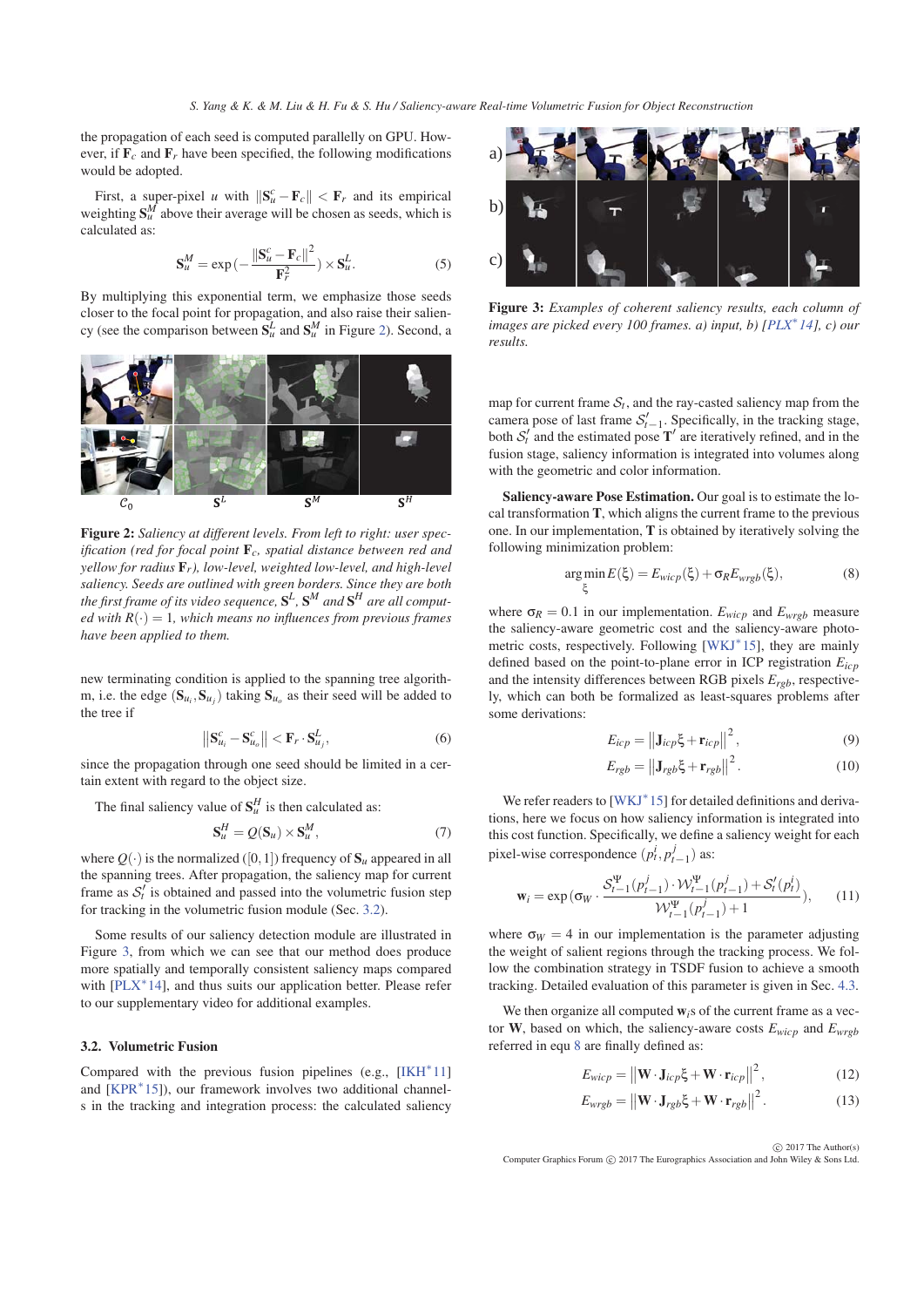After each iteration, the estimated camera pose is improved by ξ, which is mediately adopted to update the temporary saliency map  $S_t'$  to be referred in the next iteration. Following [WKJ<sup>\*</sup>15], we also adopt a coarse-to-fine pyramid scheme when calculating equ 8, specifically, a  $5 \times 5$  Gaussian kernel is applied to establish 3level pyramids for each depth, color, and saliency maps. Such a weighting strategy encourages the fusion system to concentrate on the desired target and reduces effects from the distant background, which often presents more noise and distortion according to the distribution of sensor errors.

### 3.3. Interactive Focus Switching

Our system has further functionality allowing users to provide additional hints for focusing while reconstructing, since automatic inferred salient regions may be unexpected when multiple objects appear in front of the camera. In such a case, users can specify hints through a simple click-and-drag interaction, similar to the tap-tofocus operations in modern camera applications. A click on the input frame or ray-casted frame specifies a focal point  $\mathbf{F}_c$  in the local or global coordinate. A drag from the focal point to a destination point tells a length  $\mathbf{F}_r$  for the approximate size of the target. Focus switching on different objects can affect the tracking process and better capture geometric details of the target objects, as shown in Figure 4.



a) focus on cabinet b) focus on chair c) w/o saliency d) w/ saliency

Figure 4: *Examples of focus switching. Left: user specifications (top) and saliency (green) of reconstructed meshes (bottom). Right: quality of the target has been improved through focus switching.*

In many crowd or cluttered scenes, the target might be obstructed sometimes in the scanning process, e.g., due to a person walking across in front of the target (Figure 5). To reduce the impact of severe occlusion, we generated another ray-casted image as  $\hat{\mathcal{S}}_{t-1}^{\Psi}$ , whose rays only intersect with salient TSDF volumes. Comparisons between  $S_t$  and  $\hat{S}_{t-1}^{\Psi}$  enables our system to filter out the undesired regions before the tracking and fusion process.

# 4. Evaluation

We have evaluated our system in various aspects, including reconstruction quality, saliency coherence, and computational performance. Our testing data came from two sources: the large dataset of object scans constructed by Choi et al. [CZMK16] and a small dataset we built with 14 scenes scanned from 4 different places (i.e., a lobby, two seminar rooms, and an office) by an ASUS Xtion

 $\odot$  2017 The Author(s) Computer Graphics Forum  $\odot$  2017 The Eurographics Association and John Wiley & Sons Ltd.



Figure 5: *An example of occlusion cases. Top: the color image and ray-casted images when the person was blocking the target. Bottom: final reconstructed models. Heavy occluded regions are filtered out through comparisons between*  $S_t$  *and*  $\hat{S}_{t-1}^{\Psi}$  *in our implementation.*

Pro Live sensor. The large dataset is mainly used for regression testing. The small dataset is established for evaluating focus switching and dynamic background objects during scanning, and thus either contain multiple targets or dynamic objects in the background (e.g., walking pedestrians, windblown curtains, etc.). We also made two 3D printed crafts with known geometry for quantitative evaluation.

### 4.1. Model Quality

Some representative results of both [CZMK16] and ours are shown in Figure 6, including various locations such as outdoors, office, and seminar room. We have compared our system with some of the state-of-art works, where KF, DV, CI, KT, E-F stand for *KinectFusion* [IKH∗11], Dense RGB SLAM [SS-C11], Combined-ICP [WJK∗13], Kintinuous [WKJ∗15], Elastic-Fusion [WLSM∗15], respectively. Here we briefly classify these methods into three categories based on their cost functions used in pose estimation: KF only considers *Eicp*, DV only considers *Ergb*, while CI, KT, and EF consider both  $E_{icp}$  and  $E_{rgb}$ . KT and EF are different from CI because they also involve the idea of loop-closure detection. All results are produced using the suggested default settings in their papers.

As illustrated in the top two rows of Figure 6, scans from [CZMK16] typically contain a single target in a static scene. Hence, all systems in our test produced similar results. However, once dynamic objects present in the background (Figure 6 sc1,sc2,sc3), the reconstruction processes of KF, DV, and CI are broken and severe drifting starts to appear. Although KT and EF can benefit from correctly detected loop closures, geometric details of their constructed target objects in large scenes are not well preserved with respect to ours (Figure 6-sc2,sc4). Generally, our method successfully protects local geometry by reducing registration errors of salient regions. Although misalignments may be amplified in other areas, such trade-off is reasonable and valuable in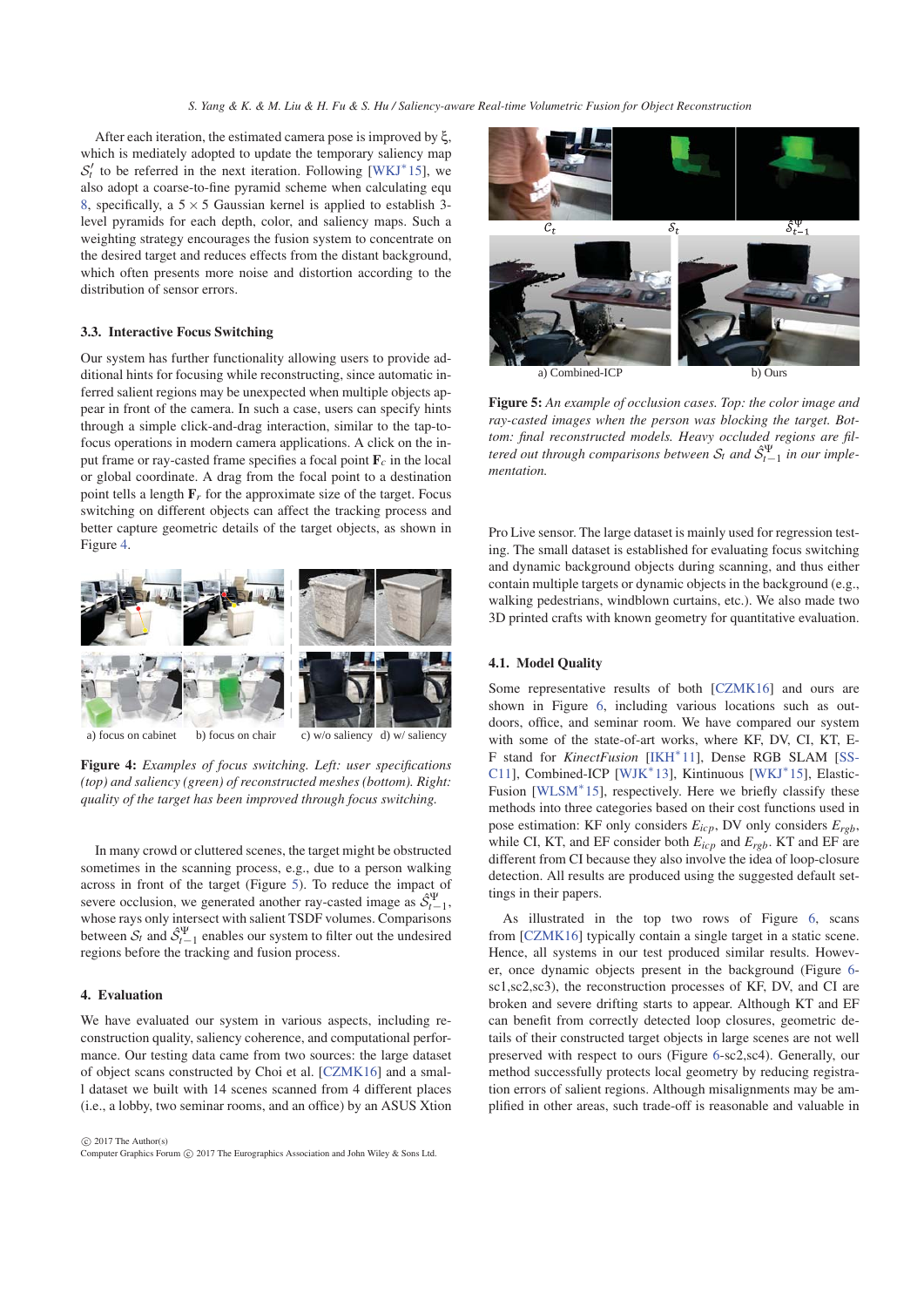*S. Yang & K. & M. Liu & H. Fu & S. Hu / Saliency-aware Real-time Volumetric Fusion for Object Reconstruction*



Figure 6: Reconstruction of some test scenes. Top two rows from [CZMK16] with their ID on the left and the rest from our dataset. a) Kinect-*Fusion [IKH*∗*11]. b) Dense RGB SLAM [SSC11]. c) Combined-ICP [WJK*∗*13] d) Kintinuous [WKJ*∗*15]. e) ElasticFusion [WLSM*∗*15]. f) Our results.*

our application scenario. Since ground truth geometry of models in [CZMK16] are unknown, for quantitative evaluation, we scanned two 3D printed crafts shown in Figure 7, twice of each in both static and dynamic scenes separately. Both Combined-ICP [WJK∗13] and our method were performed for each scan. The reconstructed results were manually segmented and registered to their ground truth mesh models, with their average point-to-model distances reported in Table 1. As a result, models reconstructed from our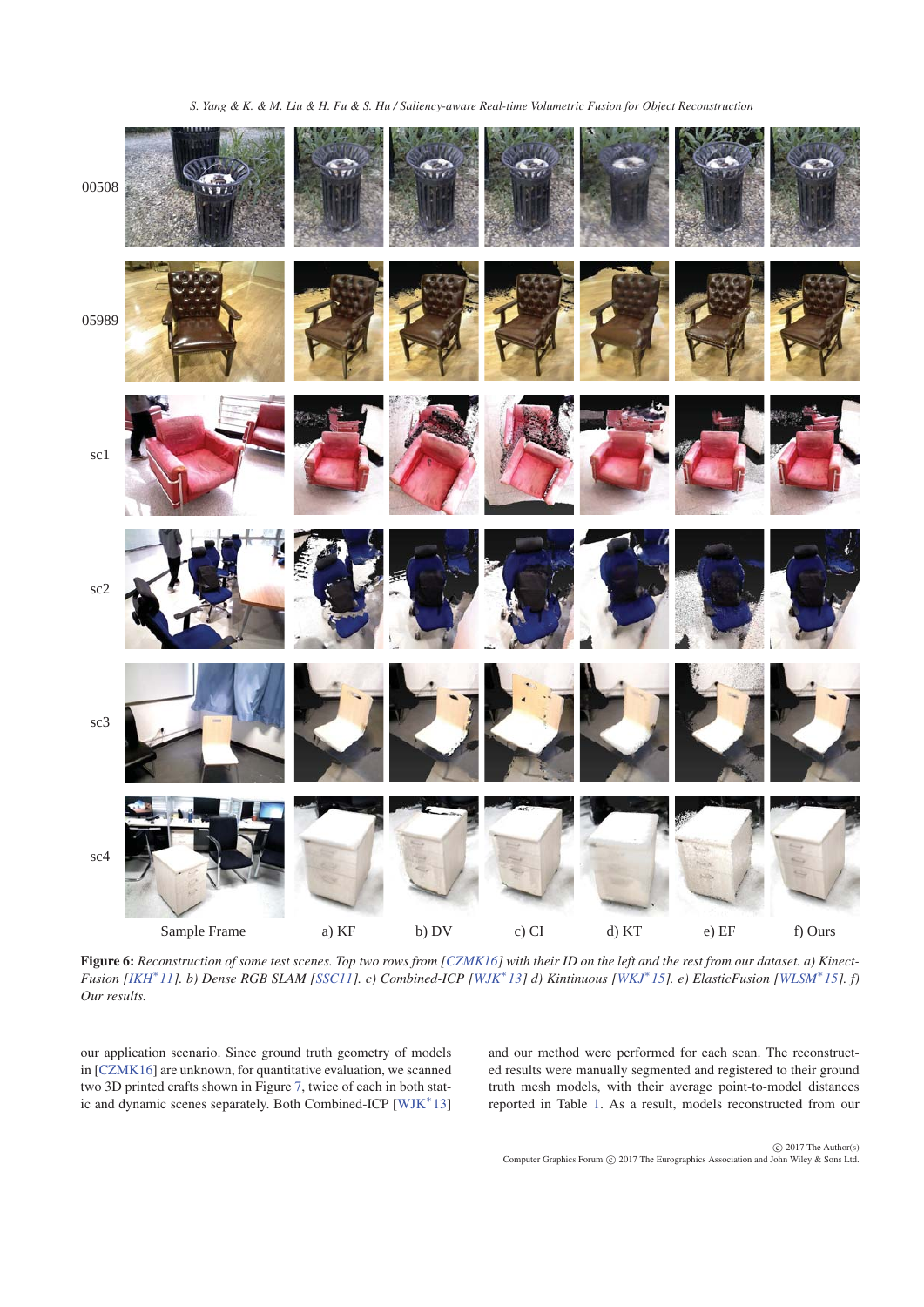### *S. Yang & K. & M. Liu & H. Fu & S. Hu / Saliency-aware Real-time Volumetric Fusion for Object Reconstruction*



Figure 7: *Quantitative evaluation. Left: 3D printed models with known geometry for our experiment. Right: Visualization of the point-to-model distance for some reconstructed models. All given in millimeters.*

pipeline outperform those from Combined-ICP, especially in dynamic cases where the fusion process is influenced by dynamic backgrounds.

|              | Bunny-S | Teapot-S | Bunny-D | Teapot-D |
|--------------|---------|----------|---------|----------|
| Combined-ICP | 2.81    | 2.11     | 3.41    | 3.99     |
| Ours         | 2.48    | 1.72     | 2.61    | 2.01     |

Table 1: *Average point-to-model distance of test cases, while S for static cases and D for dynamic cases. All given in millimeters.*

# 4.2. Running-time

We deployed our system on a desktop with Intel Core i7 CPU, 32G-B memory, and GeForce GTX 980Ti graphical card (2,816 CUDA cores). Average time costs for each step of our pipeline are reported in Table 2 with comparison to Combined-ICP. The saliency detection step includes super-pixel construction, feature extraction and two-level saliency calculation. Statistic results show that both the weighted tracking and the saliency integration bring insignificant burdens to our system. Finally, the overall speed meets the realtime requirement (less than 33ms per frame for 30Hz streams).

|              | Saliency                 | Tracking Fusion |      | Total |
|--------------|--------------------------|-----------------|------|-------|
| Combined-ICP | $\overline{\phantom{a}}$ | 11.23           | 1.40 | 12.63 |
| Ours         | 12.87                    | 12.09           | 1.50 | 26.46 |

Table 2: *Average computational performance of the test scenes. All timings are given in milliseconds.*

## 4.3. Parameter Study

The key parameter of our framework is the weight value  $\sigma_W$  in Equation 11, which controls the influence of saliency to volumetric fusion. Intuitively, high values of  $\sigma_W$  will significantly increase

 $\odot$  2017 The Author(s) Computer Graphics Forum  $\odot$  2017 The Eurographics Association and John Wiley & Sons Ltd. the importance of salient regions while decrease non-salient regions. If we set  $\sigma_W = 0$ , our framework is degenerated to Combined-ICP [WJK<sup>\*</sup>13]. However, the quality of the reconstructed models is not monotonically increasing with σ*<sup>W</sup>* , because the convergence speed of the Combined-ICP algorithm will be slowed down if the salient regions are planar surfaces and/or with featureless textures. In such cases, registration errors will be raised if we do not increase the number of iterations when solving Equation 8. In our experiments (see Figure 8), setting  $\sigma_W$  to around 4 generally produces plausible results for all testing data.



Figure 8: *Impacts of* σ*<sup>W</sup> . a) and d) contains a walking pedestrian in the background. Also notice that*  $\sigma_W$  *is in an exponential term.* 

### 4.4. Limitations

Our framework has two main limitations:(i) Our system is not suitable for full scene reconstruction applications. Since we put more emphasis on protecting local geometry of target objects, misalignments are forced into background areas. Thus, the quality of nontarget objects in the reconstructed results is typically poorer compared with existing methods. (ii) Our system is not friendly to unpredictable users. Apparently, our system benefits from visual saliency detection to understand user intentions. However, if such intention were vague or obscure, our system might get confused and thus fail to produce high-fidelity results.

### 5. Conclusions and Future works

We have presented a real-time system for acquiring 3D objects with high fidelity using hand-held consumer-level RGB-D scanning devices. A novel spatio-temporal visual saliency detection method is incorporated into the traditional real-time volumetric